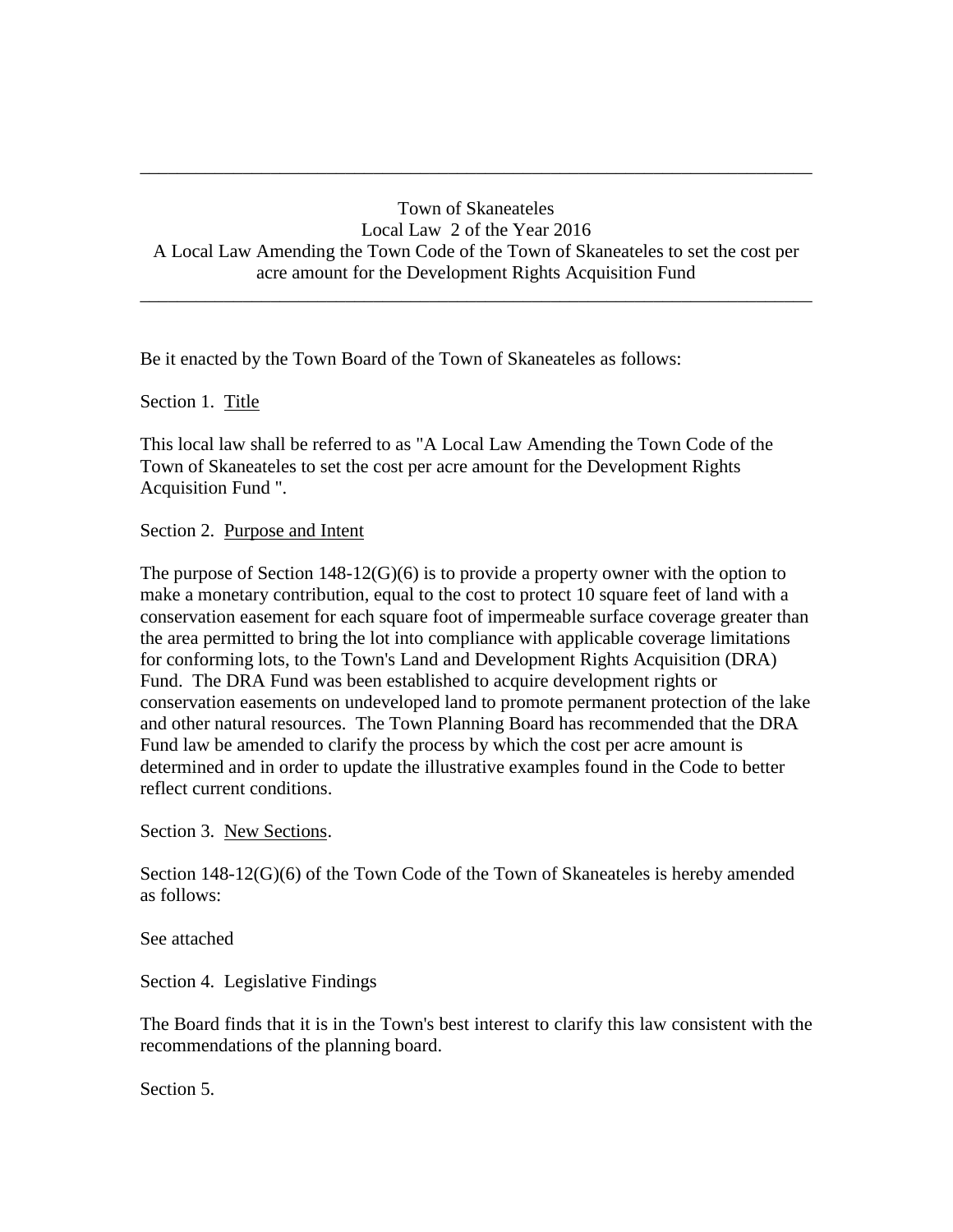The invalidity of any provision of this Local Law shall not affect the validity of any other provision of this Local Law that can be given effect without such invalid provision.

Section 6.

This local law shall take effect immediately upon filing in the Office of the Secretary of State.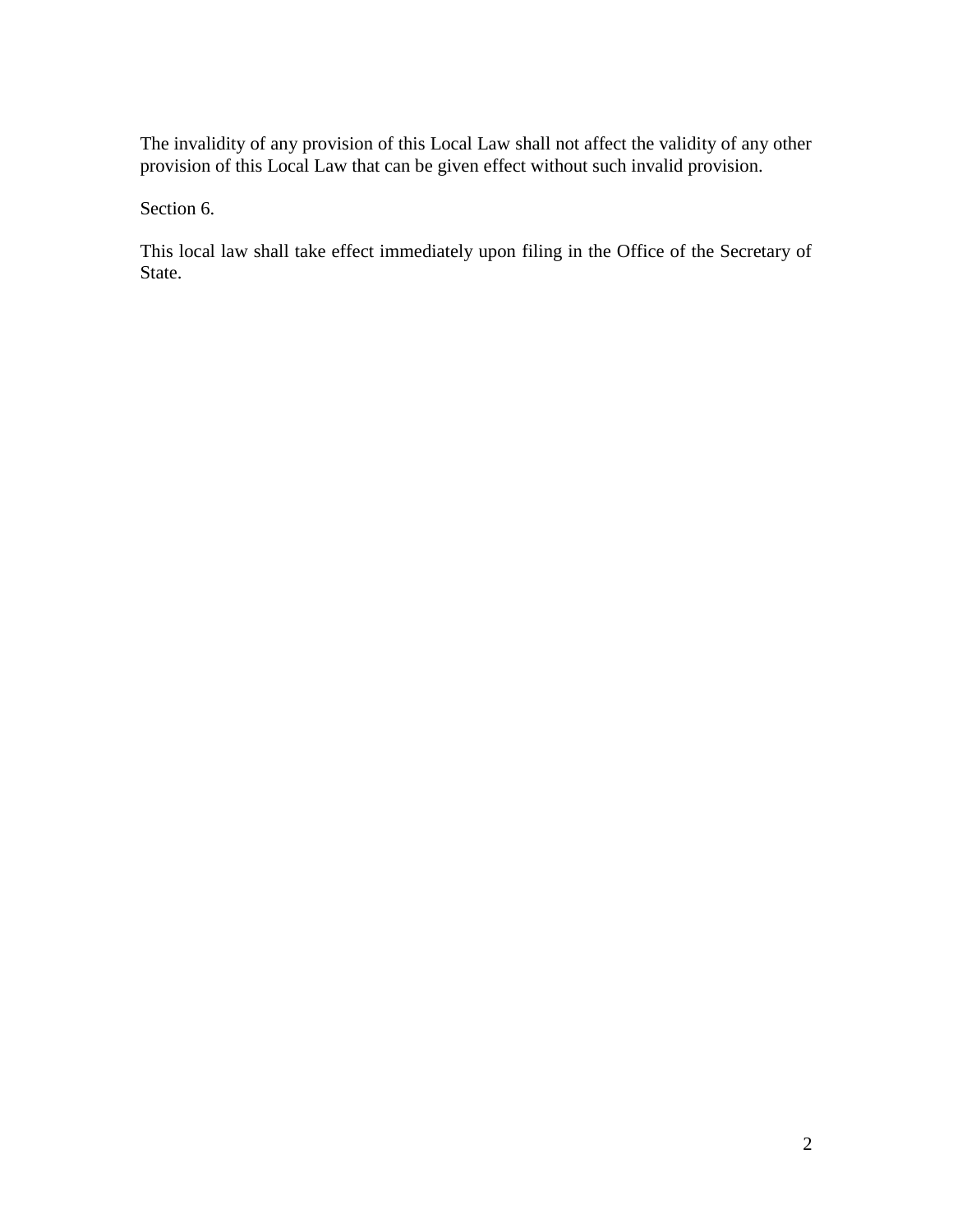PB Recommended Changes to Section 148-12(G):

(6) A lot which contains structures that are nonconforming as to impermeable surface coverage may be redeveloped by special permit granted by the Planning Board, provided that all other applicable requirements of this § 148-12 are satisfied, that the impermeable surface coverage on the lot is reduced to the maximum extent feasible, and that all practicable measures are taken to minimize the impact of such impermeable surface coverage on streams, lakes and groundwater. [Note: If the proposed redevelopment reduces impermeable surface coverage to bring the lot within compliance with this chapter, no special permit pursuant to this section shall be required.] Such measures may include, without limitation, infiltration trenches and other drainage improvements, and vegetated stream and lake buffers. If an applicant is unable to reduce such coverage sufficiently to bring the lot into compliance with applicable coverage limitations for conforming lots, the Planning Board shall condition any approval of such a special permit on either, at the applicant's option:

(a) The use of mitigation measures that result in the permanent protection by conservation easement of 10 square feet of land in the same general area for each square foot of impervious surface coverage greater than the area required to bring the lot into compliance with applicable coverage limitations for conforming lots sufficient to offset any drainage or environmental impact that might occur as a result of the lot exceeding the applicable coverage limitations. The determination as to the appropriate location of such protected land shall be made by the Planning Board in consultation with the Planning Board Engineer. If the lot is within the Skaneateles Lake Watershed, the Planning Board Engineer shall also consult with the City of Syracuse Department of Water in making this determination. The applicant shall bear the expenses associated with establishing the conservation easement. The conservation easement shall satisfy the requirements of § 148-9H and shall be filed and recorded in the County Clerk's office; or

(b) A monetary contribution, equal to the cost to protect 10 square feet of land with a conservation easement for each square foot of impermeable surface coverage greater than the area permitted to bring the lot into compliance with applicable coverage limitations for conforming lots, to the Town's Land and Development Rights Acquisition Fund ("DRA Fund"), established to acquire development rights or conservation easements on undeveloped land to promote permanent protection of the lake and other natural resources, which monetary contribution shall be determined by resolution or local law adopted from time to time by the Town Board in an amount equal to the fair market cost to protect one acre of undeveloped land in the Skaneateles Lake Watershed.